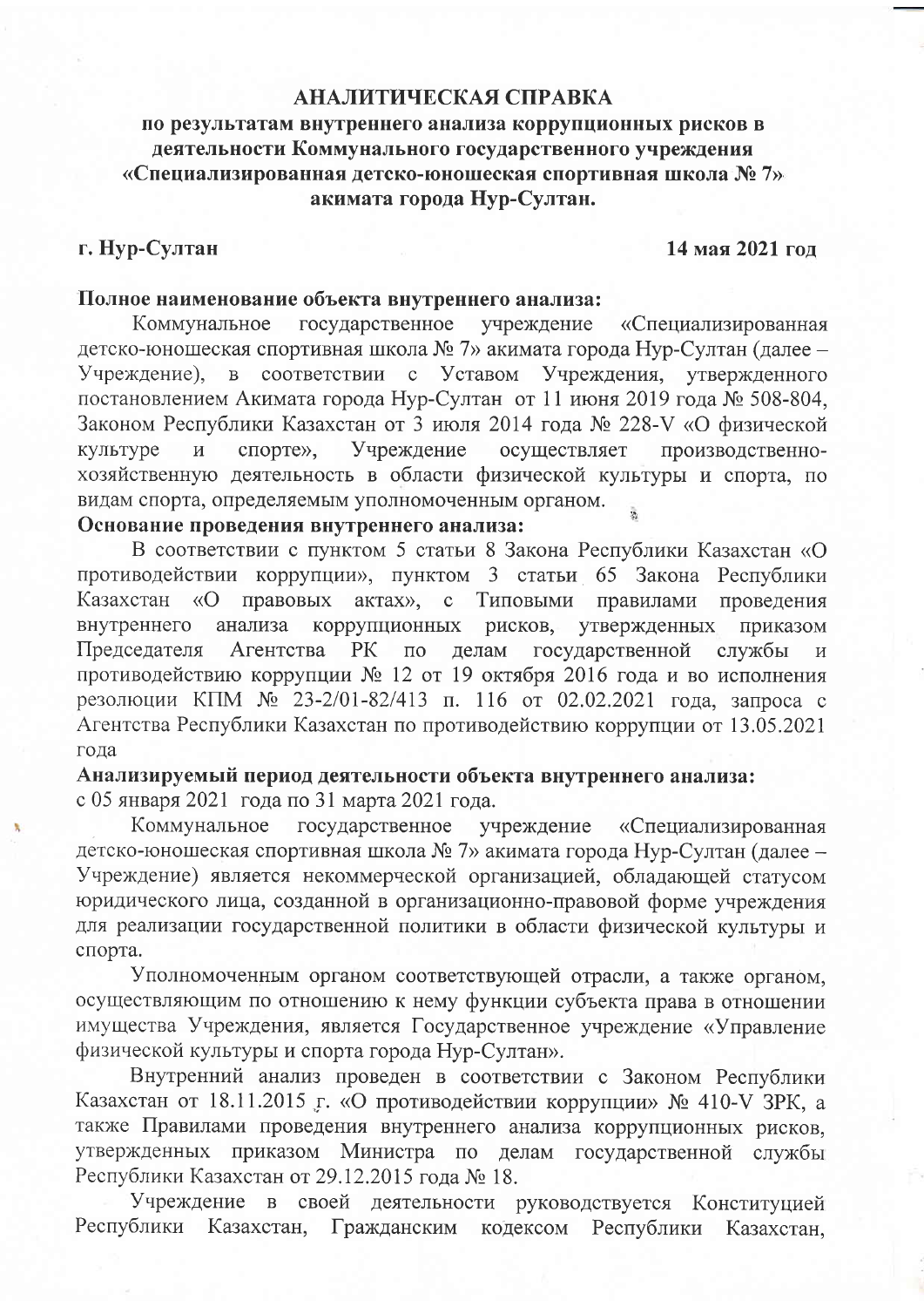законами Республики Казахстан «О физической культуре и спорте», «О государственном имуществе», «О государственных закупках» и ДРУГИМИ нормативными правовыми актами Республики Казахстан Уставом  $\overline{M}$ Учреждения.

### Внутренний анализ коррупционных рисков проведен по следующим направлениям:

1) выявление коррупционных рисков в нормативных правовых актах, затрагивающих деятельность Учреждения;

2) выявление коррупционных рисков в организационно-управленческой деятельности Учреждения.

# І. КОРРУПЦИОННЫЕ РИСКИ В НОРМАТИВНЫХ ПРАВОВЫХ АКТАХ И ПРАВОВЫХ АКТАХ

1. Внутренний анализ по выявлению коррупционных рисков в нормативно правовых актах, затрагивающих деятельность Учреждения.

В ходе изучения проанализированны нормы следующих нормативных правовых актов: Трудовой кодекс Республики Казахстан, Законами Республики Казахстан: «О физической культуре и спорте», «О государственных закупках». По результатам проведенного анализа не установлено наличие дискреционных полномочий способствующих  $\overline{M}$ норм, совершению коррупционных правонарушений.

#### **КОРРУПЦИОННЫЕ** ОРГАНИЗАЦИОННО-П. **РИСКИ** B УПРАВЛЕНЧЕСКОЙ ДЕЯТЕЛЬНОСТИ

#### Внутренний анализ организационно-управленческой деятельности Учреждения:

В коммунальном государственном учреждении «Специализированная детскоюношеская спортивная школа № 7» акимата города Нур-Султан занимаются 1233 спортсменов в секциях по видам спорта, из них принято за I квартал 2021 год-120 детей, отчислено на 31 марта 2021 год 47 человек.

#### По линии управления персоналом, в том числе сменяемости кадров.

Штатное расписание учреждения утверждено руководителем КГУ «Специализированная детско-юношеская спортивная школа № 7» акимата города Нур-Султан.

В январе 2021 года штатная численность составляла 116 единиц. Фактическая численность - 127 человек.

На 31 марта 2021 года штатная численность - 116 единиц. Фактическая численность 127 человек.

На 31 марта 2021 года уволены 9 человек, в том числе в связи с достижением пенсионного возраста - 0, в связи с сокращением численности работников -0, в связи с истечением срока трудового договора -0, по собственному желанию - 9. Уволенных сотрудников по отрицательным мотивам -0.

В 2021 году привлеченных к дисциплинарной ответственности - нет -коррупционных правонарушений - нет

- дисциплинарных проступков, дискедитирующих КГУ «Специализированную детско-юношескую спортивную школу № 7» акимата города Нур-Султан- нет, осужденных -нет.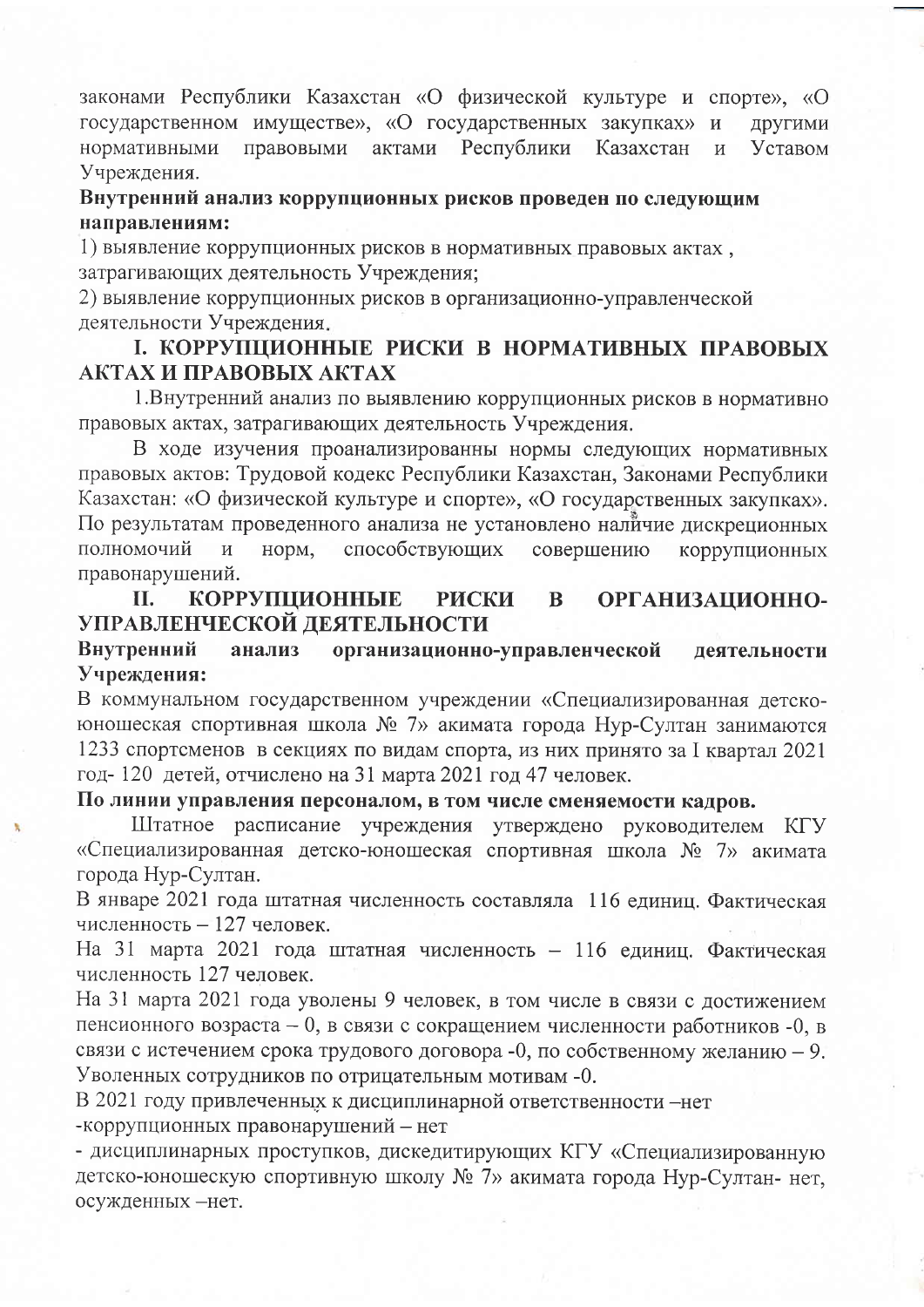Привлечение работников к дисциплинарной ответственности за коррупционные правонарушения, a также совершение работниками Учрежления коррупционных правонарушений уголовного и административного характера отсутствует.

Фактов аффилированности при занятии вакатных должностей, находящихся в непосредственной подчиненности должности, занимаемой близкими родственниками не выявлено.

По вопросу управления персоналом Учреждения, коррупционные риски не выявлены.

Фактов конфликтов интересов не выявлялось;

Учреждение не оказывает государственные услуги;

Учреждение не осуществляет разрешительные функции;

Учреждение не осуществляет контрольных функции.

За январь-март 2021 года принято 27 сотрудников.

#### Организация и проведение государственных закупок

Годовой план государственных закупок утвержден руководителем Учреждения, приказом от 23.12.2021 года № 02-01/99 на сумму 72377819,34 тенге.

В соответствии с п.5 ст.5 Закона, в утвержденный план государственных закупок на 2021 год внесены изменения и дополнения.

За I квартал объявление о проведении государственных закупках размещаются на веб-портале www.goszakup.gov.kz  $\,$  M содержат всю необходимую информацию.

За период с 5 января 2021 года по 31 марта 2021 года по программам 006 «Дополнительное образование для детей и юношества по спорту» по плану финансирования выделено 276927 тыс. тенге.

Всего за проверяемый период с 5 января 2021 года по 31 марта 2021 года ДЛЯ обеспечения жизнедеятельности и содержания Учреждения были проведены закупки и заключены договора государственных закупок в количестве 73 договоров на сумму 63908 тыс. тенге в том числе;

- способом запроса ценовых предложений в количестве 34 договоров на сумму 6535 тыс. тенге;

- расторгнуты в одностороннем порядке 2 договора на сумму 134 тыс. тенге, в связи с неисполнением обязательств по договору направлены иски в Межрайонный экономический суд города Нур-Султан;

- способом из одного источника по несостоявшимся закупкам в количестве 9 на сумму 1637 тыс. тенге;

- способом из одного источника путем прямого заключения договора в количестве 28 на сумму 55602 тыс. тенге.

За проверяемый период приобретение товаров, работ и услуг из одного источника путем прямого заключения.

Учреждением государственные закупки из одного источника путем прямого заключения на основании пп.42 п.3 ст.39, пп.45 п.3 ст.39; пп.53 п.3  $cr.39$ 

Контролем обоснованности заключения договоров из одного источника путем прямого заключения договора нарушений не установлено.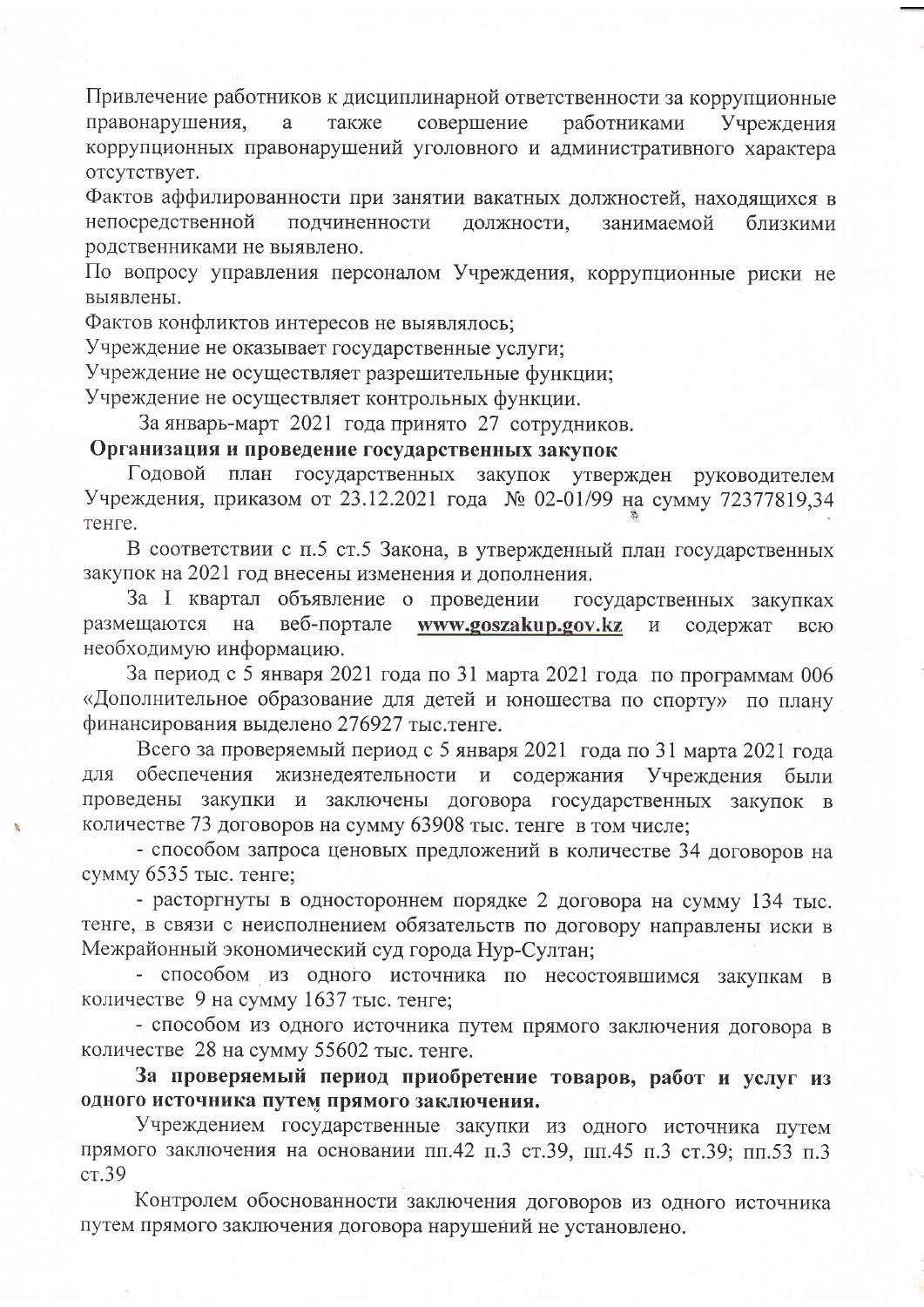#### проверяемый период проверкой государственных закупок  $3a$ способом запроса ценовых предложений установлено:

Государственные закупки способом запроса ценовых предложений за проверяемый период проводились в соответствии со статьями 37 и 38 Закона, через веб-портал государственных закупок www.goszakup.gov.kz.

Фактов указаний в технических спецификаций на товарные знаки, знаки обслуживания. фирменные наименования. патенты, полезные модели. промышленные образцы, наименование места происхождения товара и наименование производителя, а также иных характеристик, определяющих принадлежность приобретаемого товара, работы. услуги отдельному потенциальному поставщику, не установлено.

По исполнению договоров государственных закупок товаров, работ и услуг оплата производится в объемах и в сроки, оговоренные договорами.

За нарушение условий договора в части поставки товара, работ и услуг или в случаях уклонения от заключения договора Учреждением своевременно подаются иски в суд.

Вывод: таким образом, внедрение Модуля цен, электронных договоров и ряда других норм, направленных на упрощение и прозрачность государственных закупок, позволило минимизировать коррупционные риски.

Учреждением в соответствии с Законом Республики Казахстан  $\langle \langle \mathcal{O} \rangle$ противодействии коррупции», Политики по урегулированию конфликта интересов у работников и должностных лиц Учреждения, проводится работа, направленная на профилактику коррупционной деятельности среди работников КГУ «Специализированной детско-юношеской спортивной школы № 7» акимата города Нур-Султан и повышение эффективности применения антикоррупционного законодательства.

Вновь и впервые принятые на работу Учреждения сотрудники подписывают письменное обязательство о неразглашении коммерческой, служебной и иной охраняемой законодательством тайны (статья 126 Гражданского кодекса РК (в Общей части), гарантируется защита информации, которая стала частью коммерческой или служебной тайны, если подобная информация имеет потенциальную или действительную коммерческую ценность  $\mathbf{B}$ силу неизвестности ее третьим лицам, не имеющих к ней свободного доступа на законном основании. Обладатель информации вправе применить меры для сохранности ее охраны и конфиденциальности).

На сайте Учреждения размещена информация о проводимой работе по противодействию коррупции, указан телефон доверия, по которому граждане могут сообщить о фактах злоупотребления должностными полномочиями сотрудников.

# По линии урегулирования конфликта интересов:

Фактов аффилированности при проведении процедуры государственных закупок находящихся непосредственной  $\, {\bf B}$ подчиненности должности. занимаемой близкими родственниками (родителями (родителем), детьми, усыновителями (удочерителями), усыновленными (удочеренными). полнородными и не полнородными братьями и сестрами, дедушками, бабушками, внуками) или супругом (супругой) не выявлено.